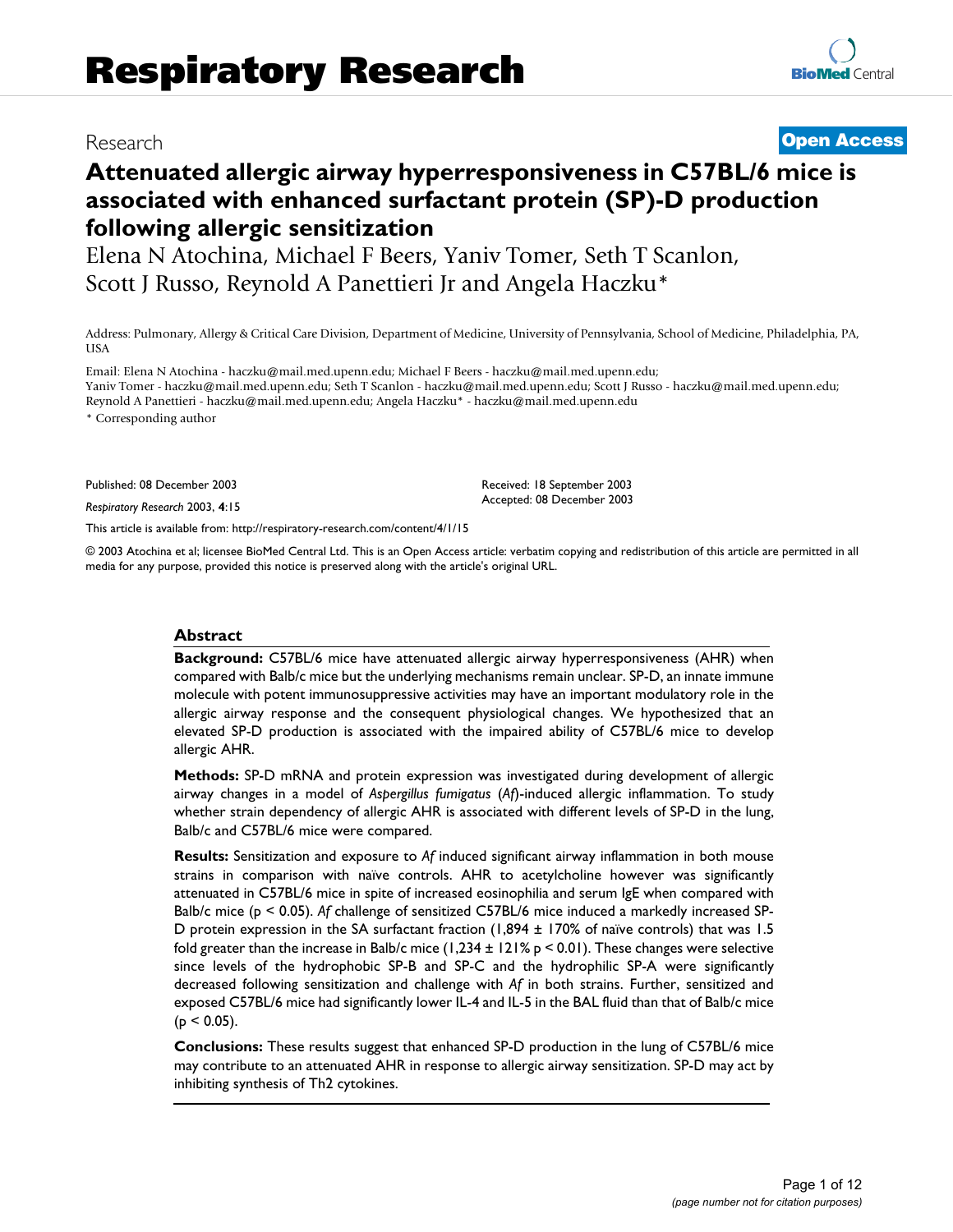# **Background**

Airway hyperresponsiveness (AHR) is a heritable polygenic trait and together with eosinophilic airway inflammation and IgE production, is a hallmark of human allergic asthma. Demonstration of strain differences in susceptibility to develop AHR to allergic sensitization has long been intriguing and promoted the use of inbred mouse strains for the investigation of genetic determinants of allergic AHR (reviewed by Heinzmann and Daser, [1]). C57BL/6 mice are relatively hyporesponsive to non-specific airway stimuli and resistant to development of allergic AHR in comparison with a number of other inbred mouse strains [2-4]. Although the exact mechanisms that determine susceptibility or resistance to develop allergic AHR remain unclear, airway inflammation and the underlying adaptive immune responses are thought to play a major role [5-10].

The role of T cell dependent (adaptive) allergic inflammation is well established in the pathogenesis of asthma [6- 8,10,11]. However, the modulatory function that the innate immune system plays during allergic sensitization remains less understood. We have recently described that expression of an innate immune molecule, surfactant protein (SP)-D was significantly increased during allergic inflammatory changes in the lung in a murine model [12]. This soluble pattern recognition receptor (also termed lung collectin that consists of a **col**lagenous and a **lectin**like motif) may play a regulatory role in the allergic airway changes although its exact mechanism of action is unknown [13].

In this study we examined the differences in allergic airway hyperresponsiveness between C57BL/6 and Balb/c mice and associated changes in surfactant component expression using age-and sex matched C57BL/6 and Balb/ c mice in a model of *Aspergillus fumigatus* induced allergic AHR. Our results demonstrate an inverse relationship between the ability to develop allergen induced AHR and the extent of SP-D production.

## **Methods**

### *Mice, sensitization and intranasal challenge with*  **Aspergillus fumigatus** *(***Af***)-extract*

To study the relationship between the ability to produce SP-D and develop AHR, a model of *Af*-induced allergic sensitization was characterized in two inbred mouse strains. Female BALB/c and C57BL/6 mice were housed under pathogen-free conditions. Experiments were performed between 8–12 weeks of age. All experimental animals used in this study were under a protocol approved by the Institutional Animal Care and Use Committee of the University of Pennsylvania. Two groups of the mouse strains were compared: "Naive" mice received intranasal vehicle challenges with 21% glycerol in PBS. "Sensitized"

mice were injected intraperitoneally (i.p.) with 20 µg of *Af* (Bayer Pharmaceuticals, Elkhart, IN) together with 20 mg Al(OH)<sub>3</sub> (Imject Alum; Pierce, Rockford, IL) in PBS (100 µl) on days 1 and 14, followed by intranasal challenge (i.n.) on days 25, 26, and 27 with 25 µl of allergen extract: (12.5 µg *Af* in 21% glycerol/ PBS). *Limulus* lysate assay (*Limulus* Amebocyte Lysate QCL-1000; Bio-Whittaker) was used to determine the endotoxin content in the allergenic *Af* extract. We have found that LPS level was 1.22 pg LPS/µg protein in the *Af* extract we used to sensitize mice in this study. The weight range of the groups of mice were the following: Balb/c Naïve:  $21-30$  g (n = 15); Balb/c Sensitized: 20–30 (n = 22); C57BL/6 Naïve: 22–29 (n = 17); C57BL/6 Sensitized: 22–29 (n = 22). Intranasal treatment was carried out essentially as described previously [12,14,15]. Briefly, sensitized and control mice were anesthetized by isoflurane inhalation, and 25 µl of *Af* extract or vehicle was applied to the left nares respectively. The studies were performed and all mice were sacrificed 24 hour after their last intranasal treatment, when the peaks of eosinophil infiltration and airway responses were assumed to occur. Naïve mice that received intranasal glycerol treatment alone showed no difference from non sensitized, non exposed normal BALB/c and C57BL-6 mice in any of the study parameters that we investigated, including lung histology, BAL cellular content, immunoglobulin and cytokine profile and airway responses to acetylcholine (not shown).

#### *In vivo measurement of airway responsiveness to acetylcholine (ACh)*

Airway function measurements were carried out as previously described [12]. Briefly, anesthesia was provided by intra-peritoneal administration of a mixture of ketamine (100 mg/kg) and xylazine (20 mg/kg), every 20 minutes before and during all surgical procedures. Mice were canulated, and ventilated (140 breaths/min; 0.2 ml tidal volume) following administration of pancuronium bromide (1.0 mg/kg). Transduced alveolar pressure and airflow rate (Validyne DP45 and DP103, USA) was used to calculate lung resistance  $(R_L)$  and dynamic compliance  $(C_{dyn})$ by a computer (Buxco Electronics, Inc. NY). Baseline  $R_L$ and  $C_{dyn}$  values were established and after administration of saline, ACh was given intravenously at concentrations ranging from 80 to 1280 µg/kg in five increments.

### *Serum ELISA for Immunoglobulins*

To detect levels of sensitization and to compare C57BL/6 and Balb/c mice, serum samples were collected as described before [12,16,17]. Antibodies and recombinant IgE were purchased from PharMingen (San Diego CA) and antibody levels were determined according to instructions of the manufacturer. For *Af*-specific antibody levels plates (Dynatech, Chantilly, VA) were coated with *Af* (50  $\mu$ g/ml in PBS, pH 7.1), incubated overnight at 4 °C.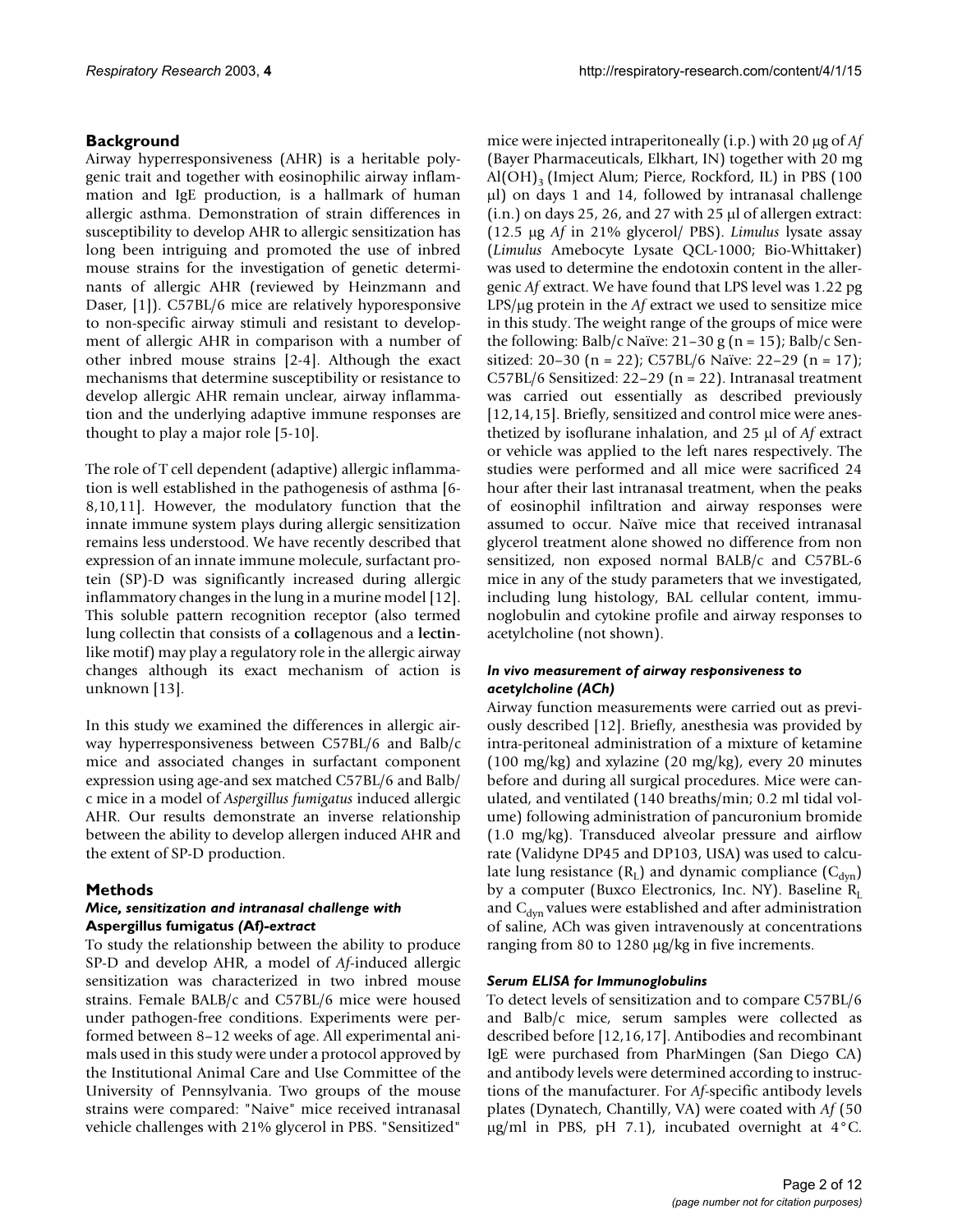Samples were diluted 1:5 for *Af* specific IgE and IgG2a, and 1:25 for IgG1 and for total IgE. Data were analyzed with the Microplate Manager software program for the PC version (Bio-Rad, Hercules, CA).

### *BAL analysis for differential cell count, cytokine and surfactant content*

Lungs were lavaged using either a small volume (1 ml sterile PBS for the analysis of the BAL cytokine profile) or a large volume (5 ml of sterile saline for analysis of the surfactant protein profile). The amount of liquid retained after BAL was an average of 0.75 ml when 1 ml lavage was used and 4.5 ml when 5 ml lavage was used. Total and differential cell counts were performed as described previously [12,16,17]. Cytokine levels were determined from cell free supernatant of the small volume BAL by ELISA using antibodies and recombinant cytokines from PharMingen, (San Diego, CA). ELISA analysis was performed as previously described [12,16,17] and cytokine levels were expressed as pg/µg of total protein. Cell free supernatant of the large volume BAL was separated into *large-aggregate* (LA) and *small-aggregate* (SA) fractions by differential centrifugation as described previously [18,19]. Total protein and phospholipid contents of the LA and SA fractions were determined using standard methods. SDS-PAGE of LA and SA surfactant samples was carried out using NuPAGE 10% Bis-Tris gels (Novex, San Diego, CA) according to instructions of the manufacturer. Western blots were performed as previously described [18,19] using anti-SP-C from Byk Goulden Pharmaceuticals (Constance, Germany), monospecific, polyclonal surfactant protein antisera against SP-A, SP-B and SP-D were produced in rabbits using purified rat SP-A, bovine SP-B, and recombinant mouse SP-D as previously described [18,19].

### *Analysis of mRNA expression*

Total RNA was isolated from lungs after BAL as described before [18,19]. Specific mRNA content was determined by Northern blot analysis. Nitrocellulose blots with total RNA were hybridized under high stringency with  $\alpha$ -32P]cDNA probes for rat SP-A, SP-B, SP-C and SP-D prepared from purified plasmid inserts by labeling with  $[α-$ 32P]dCTP (Ready-to-Go Kit, Pharmacia, Piscataway, NJ) to specific activities of  $6-8 \times 10^6$  counts/min/µg DNA as previously described (1, 2). The specific signals were normalized for loading by hybridization of each blot with an 32P end-labeled ([γ-32P]ATP) 28S rRNA oligonucleotide probe. Specific mRNA bands were quantified by Phosphoimager (Biorad, Hercules, CA).

### *SP-A ELISA*

In order to analyze and compare the SP-A content in the SA surfactant fractions, in addition to Western blot analysis, we have developed an ELISA protocol using a commercially available kit (Vectastain 6100 kit, Vector Laboratories, Burlingame, CA). Aliquots of SA samples neat or diluted 1:2 with blocking buffer (1% FBS in Dulbecco's PBS) were applied to 96-well Nunc-Immuno MaxiSorp plates (Nalge Nunc International, Denmark). Each assay plate included a standard of human purified SP-A from the BAL fluid of patients suffering from alveolar proteinosis (1 to 2700 ng/well). Polyclonal anti-SP-A antiserum (PA3) was applied as a primary antibody (1:50,000) with goat anti-rabbit IgG (1:1000) as the secondary antibody (Vectastain kit 6101, Vector Laboratories). Colorimetric detection of antibody binding was performed according to the manufacturer's instructions using TMB (TMB Substrate Reagent Set, BD PharMingen) as substrate. Color intensity was measured at 405 nm using an automated microplate reader (Bio-Rad, Hercules, CA) and analyzed with Bio-Rad Microplate Manager software, PC version 5.0.1. Values for unknown samples falling within the linear range of the standard curve were used to obtain the total SP-A content of each sample.

### *Data analysis*

Data were expressed as mean ± SEM. ANOVA or Student's t test assuming equal variances were performed to test differences between groups. A p value of <0.05 was considered as significant. Data were analyzed with the Sigmastat standard statistical package (Jandel Scientific).

### **Results and discussion**

#### *Allergen challenge of sensitized C57BL/6 mice induced attenuated airway hyperresponsiveness to ACh in comparison with Balb/c mice*

To compare the effects of antigenic sensitization between C57BL/6 and Balb/c mice, we used an established model of i.p. sensitization and i.n. provocation with an extract of *Af* that elicited significant increases in airway responses to non-specific stimuli such as ACh [12,14-16]. Following i.p. sensitization and i.n. challenges with *Af*, as expected on the basis of our previous findings, significant increases in allergic AHR occurred in both the C57BL/6 and Balb/c mice. We confirmed increases in airway obstruction by measuring lung resistance ( $R_L$ , Fig 1A) and by measuring changes in the dynamic compliance  $(C_{\text{dyn}}$ , Fig 1B) [20]. Mice sensitized and exposed to *Af* showed significant increases in lung resistance  $(R<sub>L</sub>)$  and decreases in dynamic compliance  $(C_{dyn})$  in a dose-dependent manner in response to ACh when compared with naïve controls in both the Balb/c and C57BL/6 groups (ANOVA  $p < 0.001$ ) and  $p < 0.01$ , respectively). However, the changes in both  $R_1(655 \pm 202\%$  maximal increase over the baseline) and Cdyn (a decrease to  $59.3 \pm 8.8\%$  of the original baseline) were significantly greater in sensitized Balb/c mice compared with those in C57BL/6 mice  $(R<sub>1</sub>: 297 \pm 93\%$  maximal increase over the baseline and Cdyn: a decrease to 79.3  $\pm$  7.5% of the baseline) (p < 0.05, ANOVA). Baseline airway function was also examined in each mouse strains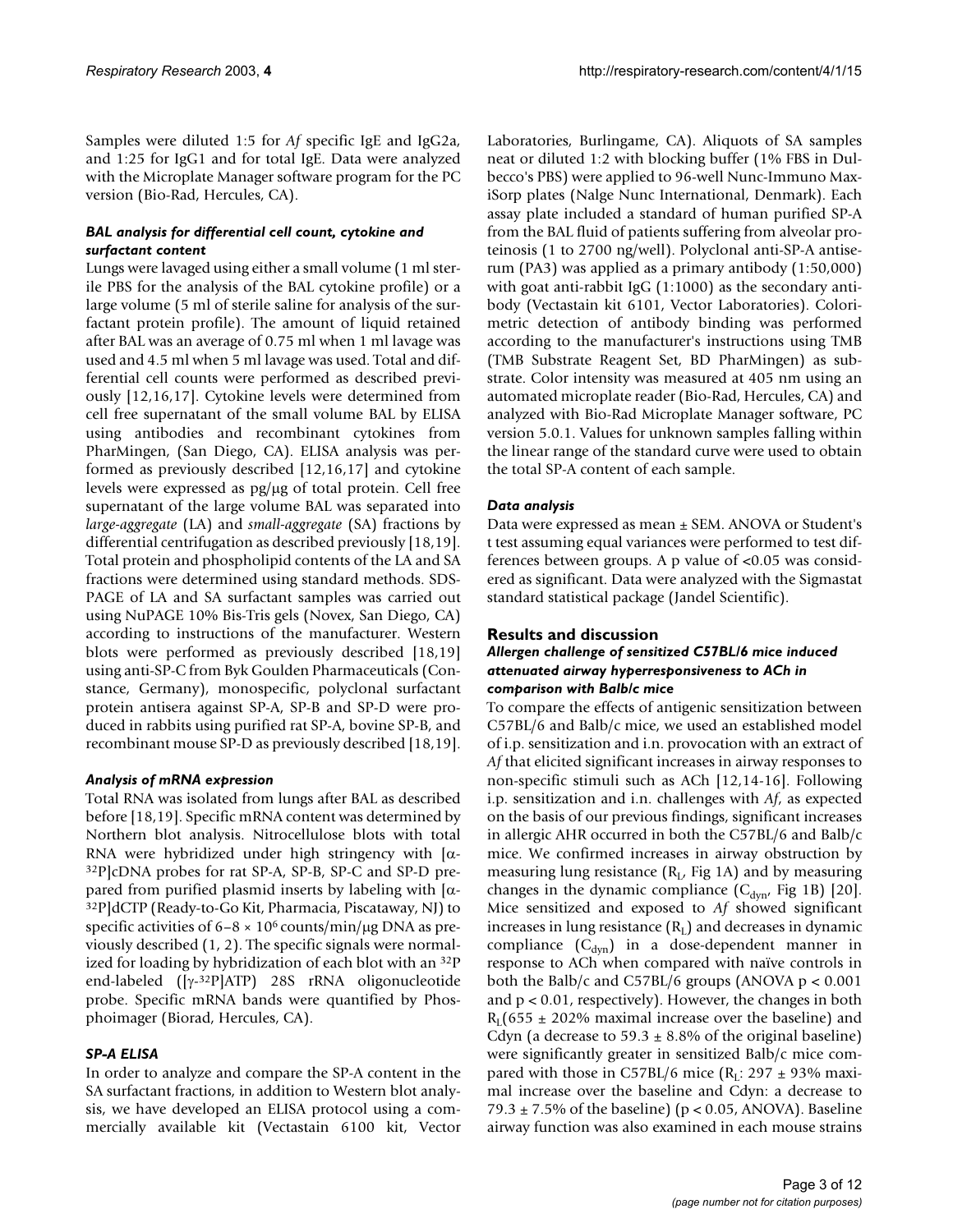

**Allergen challenge of sensitized C57BL/6 mice induced a significantly attenuated airway hyperresponsiveness to ACh in comparison with Balb/c mice.** Mice were sensitized and exposed to *Af* and their lung function was assessed by measuring Lung Resistance ( $R_1$ , panel A) and Dynamic Compliance (Cdyn, panel B) by a BUXCO online system as described.  $R_1$ and Cdyn values were obtained in response to increasing concentrations of intravenous (i.v.) ACh in both strains of mice. Data are expressed as % changes from baseline. The Naïve group (open square, C57BL/6 or open circle, Balb/c) received intranasal glycerol treatment alone. The Sensitized group (closed squares, C57BL/6 or closed circle, Balb/c) received intraperitoneal (i.p.) sensitization and intranasal (i.n.) challenge with Af extract as described. Baseline R<sub>L</sub> values in the Naïve and in the Sensitized groups were 0.84  $\pm$  0.04 and 1.25  $\pm$  0.11 Hgmm/cmH<sub>2</sub>O/min respectively, in the C57BL/6 mice and 1.26  $\pm$  0.03 and 1.48  $\pm$  0.06 Hgmm/cmH<sub>2</sub>O/min, respectively in the Balb/c mice. Results are expressed as Mean ± SEM of n = 6–7. ANOVA was used to compare the dose response curves followed by Student's t test for comparisons between individual data points. \*p < 0.05 Sensitized *vs* Naive; #p < 0.05 C57BL/6 *vs* Balb/c.

before ACh administration. There were no significant differences in baseline  $R_L$  or  $C_{dyn}$  between mouse strains (not shown). Thus, along with a number of different models [2-4], our results demonstrated an attenuated AHR in C57BL/6 mice to non-specific airway stimuli suggesting genetically determined underlying mechanisms.

#### *C57BL/6 mice developed significant systemic IgE and IgG1 levels following allergenic sensitization and challenge with*  **Af***, comparable to the responses of Balb/c mice*

Allergic AHR occurs through a variety of pathogenic mechanisms depending on the genetic background of the animal and the type of immunization [1,4,21]. Interestingly, the elicited airway inflammation and IgE production may dissociate from the measures of airway obstruction [1,3,4,21-25]. To investigate whether C57BL/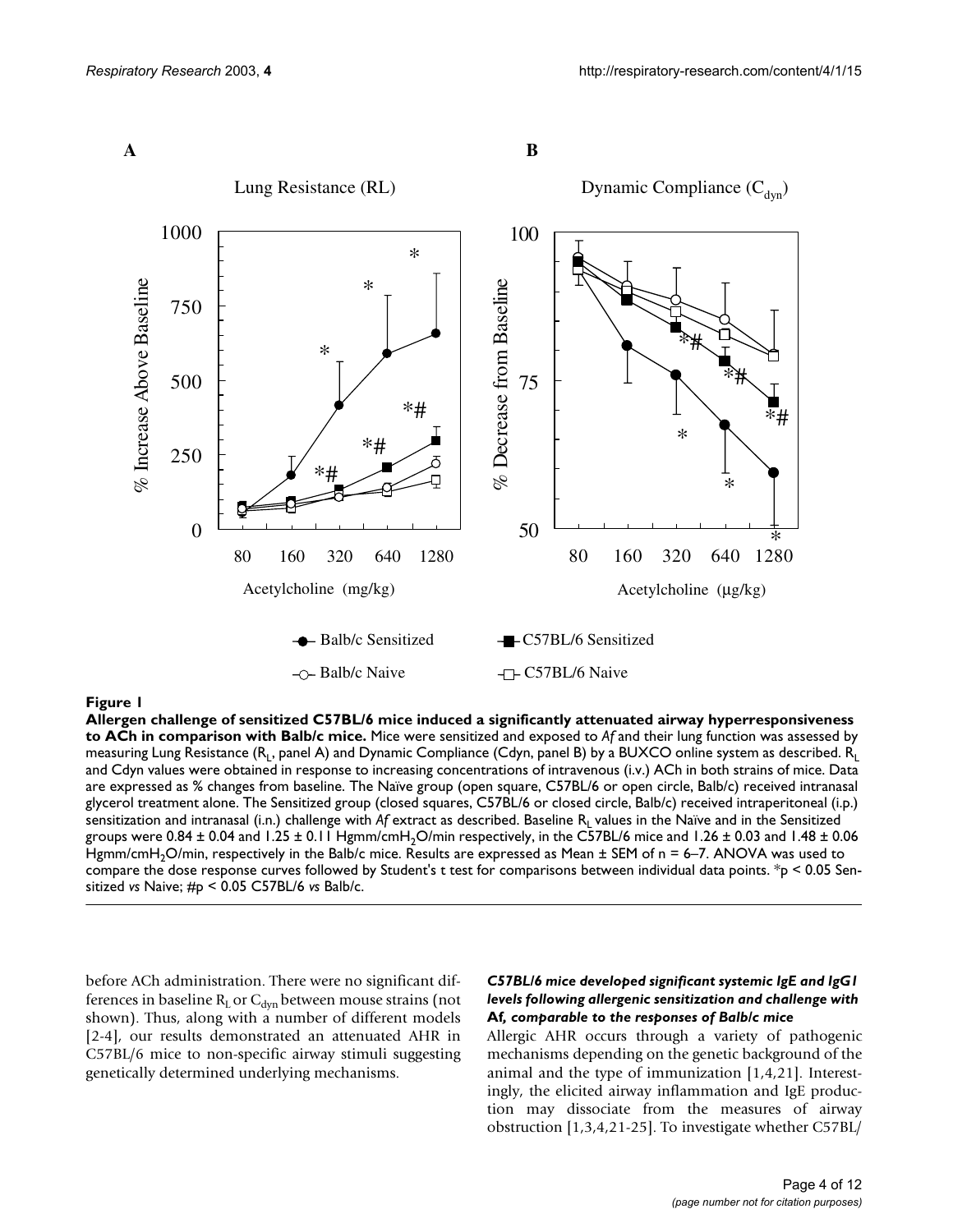

C57BL/6 mice developed significant systemic IgE and IgG1 re comparable to the responses of Balb/c mice **Figure 2** sponses following allergenic sensitization and challenge with *Af*  **C57BL/6 mice developed significant systemic IgE and IgG1 responses following allergenic sensitization and challenge with** *Af* **comparable to the responses of Balb/c mice.** Total serum IgE and *Af*-specific IgE and IgG1 profiles were analyzed by ELISA as described. Total serum IgE (panel A): expressed as ng/ml. *Af*-specific IgG1 and IgE (panel B and C) expressed as optical density (O.D.). Naïve mice (open bar: Balb/c (n = 15); light gray bar: C57BL/6 (n = 17)) received i.n. glycerol treatment alone. Sensitized mice (black bars: Balb/c (n = 22); dark gray bar: C57BL/6 (n = 22)) received i.p. sensitization and i.n. treatment with *Af* extract as described. Data are expressed as Mean ± SEM, \*p < 0.05 Sensitized *vs* Naive; #p < 0.05 C57BL/6 *vs* Balb/c.

6 mice produce total and *Af* specific serum IgE and IgG at a comparable level to that of Balb/c mice, we analyzed total serum IgE together with the *Af*-specific immunoglobulin profile (IgE, IgG1 and IgG2a). Mice were sensitized and challenged with *Af* and blood obtained 24 h after the last allergen challenge. Similarly to our previous findings [12,17], *Af* sensitization resulted in markedly increased serum IgE, IgG1 and IgG2a levels. As shown in Figure 2A, C57BL/6 mice were not deficient in producing these immunoglobulins upon systemic sensitization and challenges; in fact, levels of total serum IgE (Fig 2A;  $p < 0.05$ ) and *Af*-specific IgG1 (Fig 2B; p < 0.01) were significantly greater in this strain than in Balb/c mice. There were no

significant differences between the levels of *Af*-specific IgE (Fig 2C) and IgG2a (not shown) between the two mouse strains. These data suggest that C57BL/6 mice are not impaired in their capability to develop *systemic* allergic response upon sensitization with *Af* in our model. Thus, along with Zhang and colleagues [4] and Takeda and colleagues [3] we show that a decreased airway responsiveness in C57BL/6 mice is not accompanied by similar reduction in the total and antigen-specific IgE and IgG1 levels.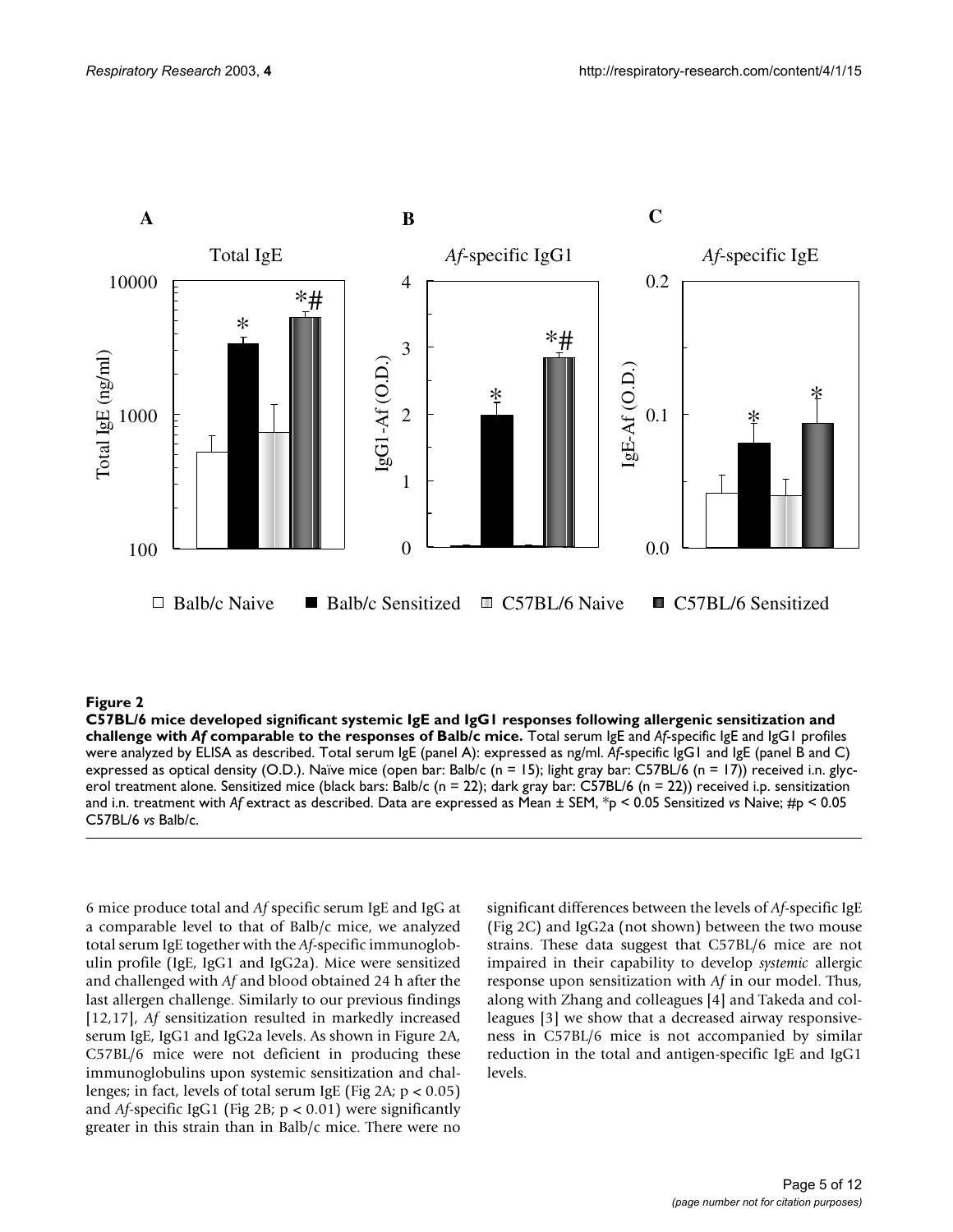

#### Upon allergen challenge, sensitized C57B Balb/c mice **Figure 3** L/6 mice developed significantly augmented airway eosinophilia when compared with

**Upon allergen challenge, sensitized C57BL/6 mice developed significantly augmented airway eosinophilia when compared with Balb/c mice.** The absolute number of BAL cells (panel B) was derived from the differential counts in Giemsa-stained cytospin preparations and the total cell counts (panel A) in each BAL sample as described. Naïve mice (open bar: Balb/c (n = 15); light gray bar: C57BL/6 (n = 17)) received i.n. glycerol treatment alone. Sensitized mice (black bars: Balb/c (n = 22); dark gray bar: C57BL/6 (n = 22)) received i.p. sensitization and i.n. treatment with *Af* extract as described. Data are expressed as Mean ± SEM, \*p < 0.05 Sensitized *vs* Naive; #p < 0.05 C57BL/6 *vs* Balb/c.

#### *C57BL/6 mice develop local airway inflammatory response after i.n. challenge of sensitized mice*

Although the number of eosinophils recovered from the BAL fluid of asthmatic patients (reviewed in [6]) and in mouse models of asthma [3,22,23] roughly correlates with disease severity, eosinophil numbers may not directly relate to the extent of airway responsiveness or tissue injury. Hematoxilyn eosin staining of histological lung section from both Balb/c and C57BL/6 mice that were sensitized and challenged with *Af* demonstrated a predominantly perivascular and peribronchial inflammatory infiltrate of mainly mononuclear cells and eosinophils, (data not shown) as previously described [3]. Analysis of the cellular fraction of BAL showed that both Balb/c and C57BL/6 mice had increased and similar total cell numbers after sensitization and challenge with *Af* (Figure 3A) in comparison with naïve controls. In spite of a comparable total BAL cell count between Balb/c and C57BL/6 mice however, the numbers of eosinophils were significantly higher in sensitized C57BL/6 mice than sensitized Balb/c mice (609 ± 90 × 103 *vs* 140 ± 42 × 103, respectively,  $p < 0.001$ ), (Figure 3B).

In order to compare the effects of allergic sensitization and challenge on phospholipid and protein content of the BAL between Balb/c and C57BL/6 mice, we next examined the large aggregate (LA) and small aggregate (SA) surfactant fractions of the cell free BAL supernatant as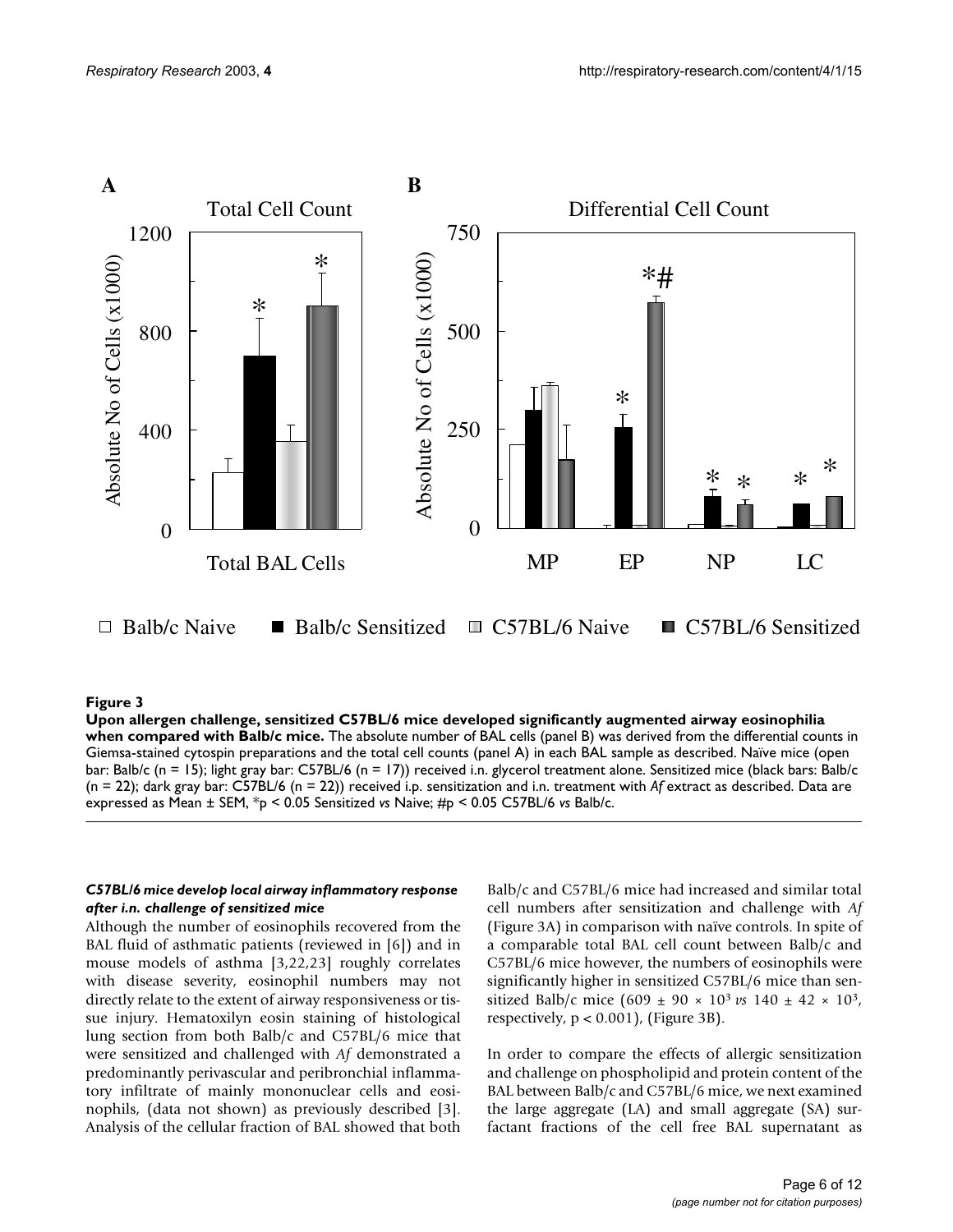| <b>MOUSE STRAIN</b> |              | Protein, ug per lung |                    | Phospholipid, ug per lung |               |
|---------------------|--------------|----------------------|--------------------|---------------------------|---------------|
|                     |              | LΑ                   | <b>SA</b>          | LA                        | SΑ            |
| <b>BALB/C</b>       | <b>Naive</b> | $94 \pm 19$          | $1.075 \pm 154$    | $144 \pm 25$              | $78 \pm 11$   |
|                     | Sensitized   | $99 \pm 14$          | $1.059 \pm 108$    | $146 \pm 12$              | $106 \pm 14$  |
| <b>C57BL/6</b>      | Naive        | $56 \pm 6$           | $1.283 \pm 200$    | $148 \pm 22$              | $97 \pm 6$    |
|                     | Sensitized   | $56 \pm 7$           | $1.998 \pm 266*$ # | $100 \pm 12$ *            | $146 \pm 24*$ |

<span id="page-6-0"></span>**Table 1: C57BL/6 mice showed significantly heightened BAL protein levels and inflammatory changes in the BAL phospholipid profile in comparison with Balb/c mice following allergic sensitization and challenge with** *Af***.**

Protein and phospholipid content were analyzed from the large aggregate (LA) and the small aggregate (SA) surfactant fractions of naïve and sensitized mice as described. Data are expressed as amount of protein or phospholipid (micrograms) per mouse lung. Mean  $\pm$  SEM of n = 16-22 mice per group were calculated after deriving the average of the results from two independent experiments. \*p < 0.05 Sensitized *vs* Naive; #p < 0.05 C57BL/6 *vs* Balb/c.

described previously [26,27] (Table [1\)](#page-6-0). Sensitization and challenge induced a 2-fold increase in protein levels in the SA fraction (where the majority of protein is found;  $p <$ 0.01) and a conversion of phospholipids between the LA and the SA ( $p < 0.05$ ) surfactant fraction in C57BL/6 (but not Balb/c mice). Thus, analysis of the BAL cellular, protein and phospholipid profile indicated that C57BL/6 mice are capable of developing local inflammatory changes comparable and indeed more prominent than those in Balb/c mice upon allergic sensitization and challenge.

#### *C57BL/6 mice had markedly elevated SP-D levels both at baseline and after sensitization and challenge with* **Af** *in comparison with Balb/c mice*

We have previously shown that allergic Th2-type inflammation induced production of SP-D, an otherwise constitutively expressed protein in the lung [12]. These studies were recently confirmed by others in murine models [28] and in human asthmatic patients [29]. Increases in SP-D expression in lung inflammation have been also described in our laboratory in a different model of inflammation induced by *Pneumocystis carinii* pneumonia [18,19]. In contrast to the non-specific upregulation of both hydrophilic surfactant proteins SP-A and SP-D in pneumonia however, allergic airway inflammation selectively affected SP-D production, suggesting distinct regulatory pathways and a specific role for this lung collectin [12].

We analyzed whether the changes induced by allergic sensitization and challenge with *Af* in pulmonary surfactant protein expression were different between C57BL/6 and Balb/c mice. Cell free supernatant of BAL was further fractionated into large (LA) and small (SA) aggregate surfactant fractions by differential centrifugation as described previously in our laboratory [18,19]. Fractionation of the BAL is important because of the differential surfactant protein profile that may be recovered from the different fractions: while the majority of the proteinaceous material

and SP-D can be found in the SA, most of the phospholipids and all of the hydrophobic surfactant proteins (SP-B and C) are in the LA fraction. Analyses of the BAL cell pellet for SP-D expression showed no significant differences among the groups (not shown) suggesting that cell-associated SP-D does not represent a significant proportion of collectins in this model. Immunoblot analysis demonstrated that *Af* challenge of sensitized C57BL/6 mice induced increased SP-D protein expression in the LA surfactant fraction (352  $\pm$  88% of the naïve control levels) that was 1.6 fold greater than in Balb/c mice  $(221 \pm 36\%$ , p < 0.05). In the SA surfactant fraction (where the majority of this protein may be found), *Af* challenge of sensitized C57BL/6 mice induced a  $1,894 \pm 170\%$  increase in SP-D from the naïve control group, that was 1.5 fold greater than the  $1,269 \pm 142\%$  increase in Balb/c mice (p < 0.01 Figure [4](#page-7-0)A and [4](#page-7-0)B). In addition, SP-D expression was also significantly greater in naïve C57BL/6 mice (SA BAL SP-D levels were 233% of naïve Balb/c SP-D levels p < 0.05). Thus, sensitization and challenge with *Af* markedly increased SP-D protein content in the SA BAL fraction of both Balb/c and C57BL/6 mice, however the latter show a distinctly greater capability to produce SP-D in response to allergen challenge. The fact that SP-D expression was also significantly greater in naïve C57BL/6 mice than in Balb/c mice suggests that baseline production of this collectin in the lung is genetically determined.

#### *SP-D increase following* **Af***-challenge of sensitized mice was selective in both C57BL/6 and Balb/c mice*

To study whether the increases in SP-D levels correlated with total mRNA levels, we also analyzed SP-D mRNA expression. Although there was a trend towards increases in SP-D mRNA following sensitization and challenge in C57BL/6 mice (184% of non-sensitized control SP-D mRNA), the findings were not statistically significant (Figure [4](#page-7-0)C and [4](#page-7-0)D) indicating that a possibly enhanced mRNA transcription may not be the sole requirement for allergic inflammation induced SP-D production. Since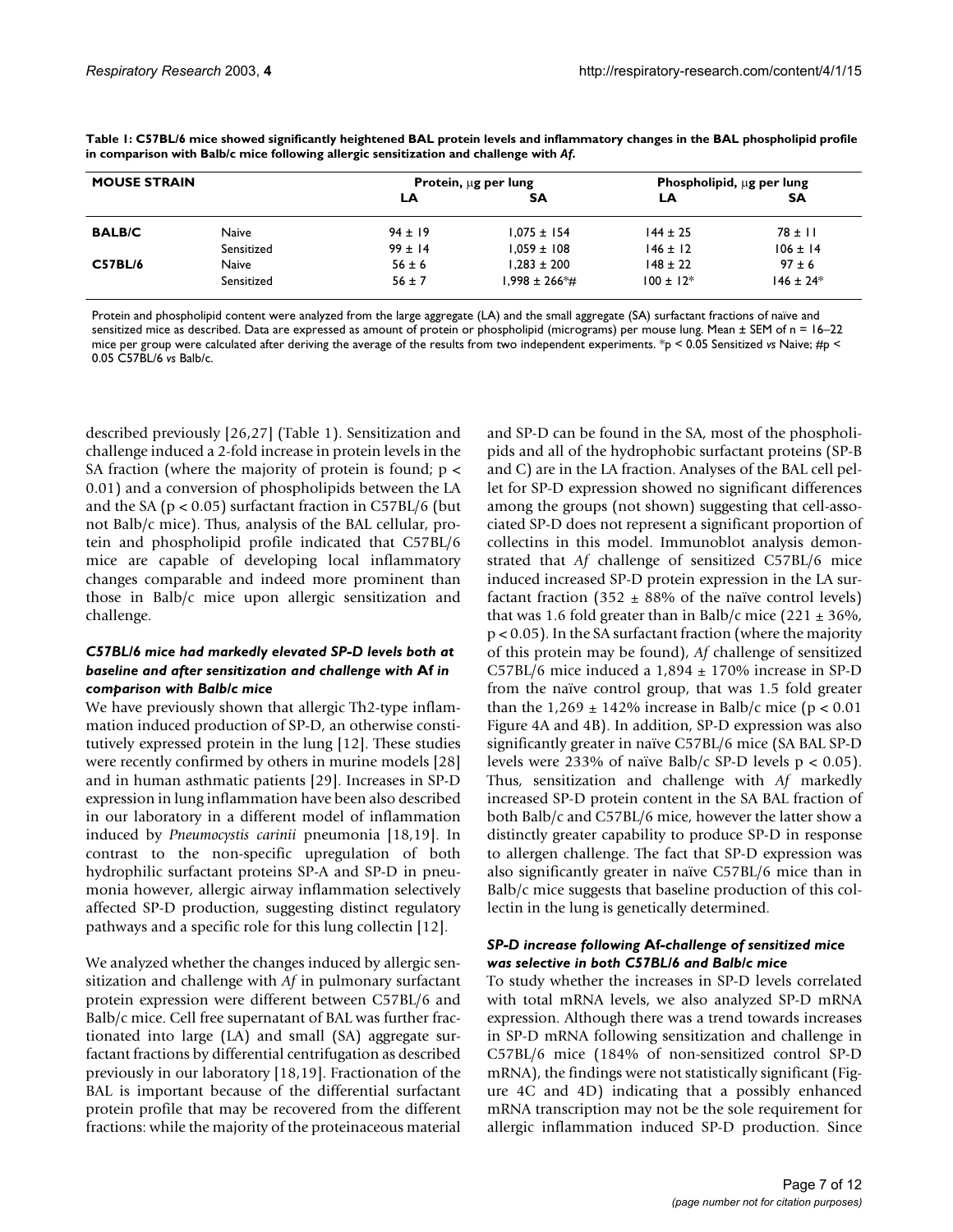<span id="page-7-0"></span>

Following allergic challenge of sensitized comparison with simila **Figure 4** rly treated Balb/c mice C57BL/6 mice there was a significantly increased production of SP-D in the lung in **Following allergic challenge of sensitized C57BL/6 mice there was a significantly increased production of SP-D in the lung in comparison with similarly treated Balb/c mice.** Western blot of three representative SP-D samples from the SA surfactant fraction of the BAL fluid of Balb/c and C57BL/6 mice (A). Nitrocellulose blots with samples of SA surfactant from BAL naïve and sensitized mice were probed with polyclonal antisera against SP-D antibody as described. Each lane contains 10 µg total protein. The relative content of SP-D bands in each sample was determined by densitometric scanning of the 43-kD bands from multiple blots and quantified as described (B). Open bars: Naive mice; Closed bars: Sensitized mice. Data are expressed as % of naïve controls levels.  $N = 3-5$  samples were used in each group. Mean  $\pm$  SEM was calculated after deriving the average of the results from two independent experiments. \*p < 0.05 Sensitized *vs* Naive; #p < 0.05 C57BL/6 *vs* Balb/c. Autoradiographs of three representative SP-D mRNA samples of Balb/c and C57BL/6 mice (C). Total RNA for northern blot analysis was prepared from the lungs of naïve and sensitized mice as described. Intensity was quantified by densitometric scanning and values were normalized to 28S mRNA (D). Intensity of 28S band was similar in each sample (data not shown). SP-D mRNA content is expressed as % of naïve Balb/c level. Open bars: Naive mice; Closed bars: Sensitized mice.  $N = 7-8$  samples were used. Mean ± SEM was calculated after deriving the average of the results from two independent experiments.

changes in mRNA expression were not proportional to those in protein expression (an approximately two fold increase in SP-D mRNA accompanied a nearly 20 fold enhancement in SP-D protein), we speculate that in addition to transcriptional regulation, metabolism of this lung collectin may also be significantly affected during allergic inflammation and a reduced recycling or an increased half life may contribute to its accumulation [30].

To confirm the selectivity of SP-D upregulation in C57BL/ 6 mice during allergic airway inflammation we also analyzed the LA and SA surfactant fractions for SP-A, the other member of the hydrophilic surfactant protein (lung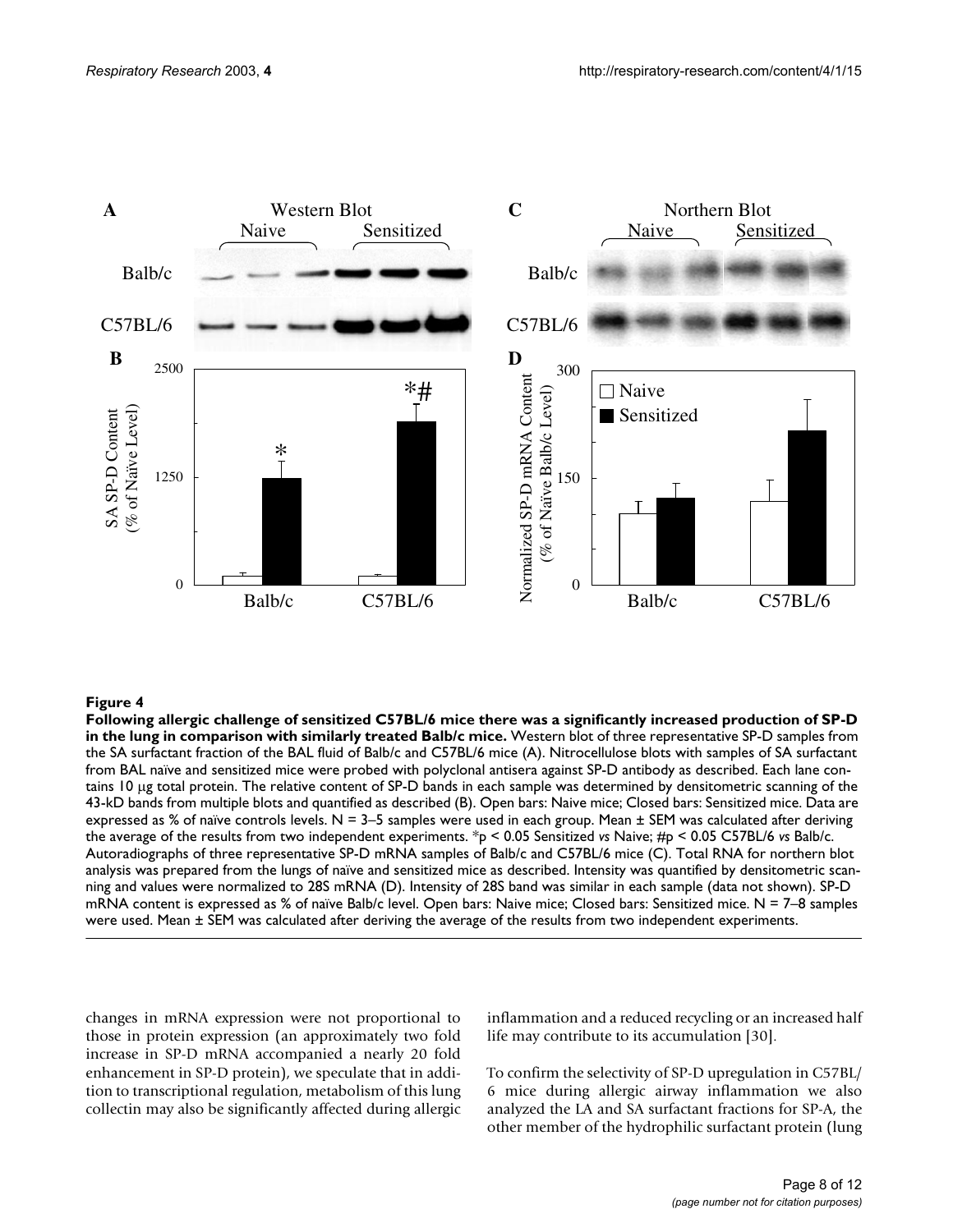

SP-A protein levels in the lung of C **Figure 5** 57BL/6 mice were not increased following allergic challenge of sensitized mice **SP-A protein levels in the lung of C57BL/6 mice were not increased following allergic challenge of sensitized mice.** Western blot of three representative SP-A samples from the LA surfactant fraction of the BAL fluid of Balb/c and C57BL/6 mice (A). Nitrocellulose blots with samples of LA surfactant from naïve and sensitized mice were probed with polyclonal anti-SP-A antibody as described. Each lane contains 5 µg total protein. The relative content of SP-A doublet bands in each sample was determined by densitometric scanning of the 29–35 kD bands from multiple blots and quantified as described (B). Open bars: Naive mice; Closed bars: Sensitized mice. Data are expressed as % of naïve Balb/c levels. Mean ± SEM of n = 3– 5 was calculated after deriving the average of the results from two independent experiments. # p < 0.05 C57BL/6 *vs* naïve Balb/ c mice. The SP-A content in the LA and SA fractions of naïve mice was also determined by using an ELISA protocol as described. Total BAL SP-A content (C) was expressed as total ng. Gray bars: LA fraction of BAL; Black bars: SA fractions of BAL. Data are expressed as Mean ± SEM of n = 5 samples in each group. #p < 0.05 C57BL/6 *vs* naïve Balb/c mice. Total RNA for northern blot analysis was prepared from the lungs of naïve and sensitized mice as described. Intensity was quantified by densitometric scanning and values were normalized to 28S mRNA (D). SP-A mRNA contents are expressed as % of naïve Balb/ c level. Open bars: Naive mice; Closed bars: Sensitized mice. Mean ± SEM of n = 3–5 samples was calculated after deriving the average of the results from two independent experiments.

collectin) family. SP-A protein (Fig 5A and 5B) and mRNA (Fig 5C) levels were unaffected by allergic sensitization and challenge in C57BL/6 and Balb/c mice as demonstrated by Western blot analysis of both the LA and SA surfactant fractions (Fig 5A) and Northern blot analysis of the lung tissue (Fig 5C). Further, naïve C57BL/6 mice had significantly lower levels of SP-A protein when compared with Balb/c mice by ELISA (Fig 5B) and Western blot (Fig 5A).

In addition to the hydrophilic surfactant proteins, we studied changes in the hydrophobic SP-B and SP-C.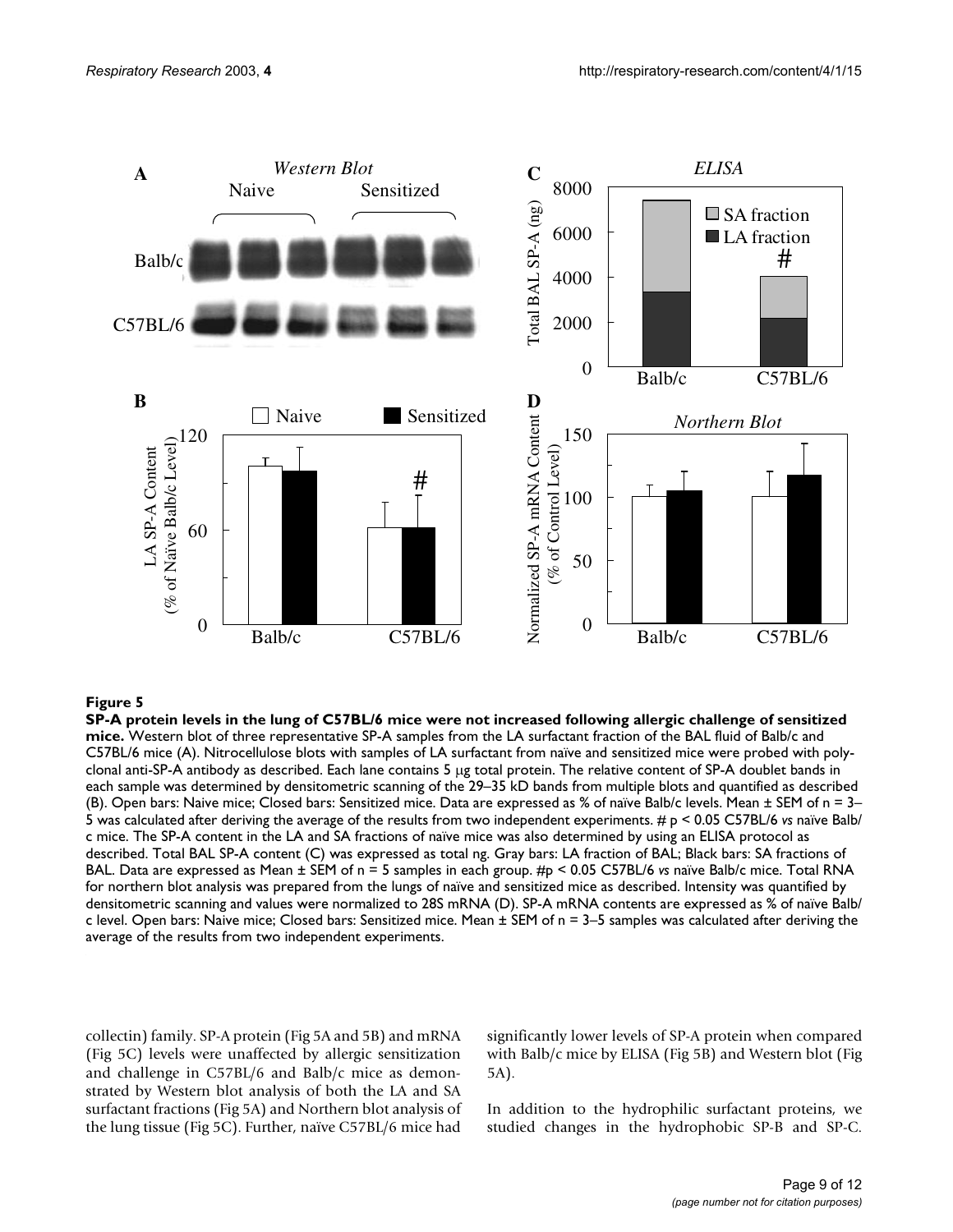

#### Allergen challenge of sensitized C57BL/6 mice induced impa **Figure 6** ired IL-4 and IL-5 release in comparison with Balb/c mice

**Allergen challenge of sensitized C57BL/6 mice induced impaired IL-4 and IL-5 release in comparison with Balb/ c mice.** Cytokine levels in BAL were determined by ELISA. Data are expressed as pg per µg of protein level. The Naïve group (open bar, Balb/c (n = 9) or light gray bar, C57BL/6 (n = 9)) received intranasal glycerol treatment alone. The Sensitized group (black bar, Balb/c (n = 12) or dark gray bar, C57BL/6 (n = 12)) received i.p. sensitization and i.n. treatment with *Af* extract. Data are expressed as Mean ± SEM, \*p < 0.05 Sensitized *vs* Naive; #p < 0.05 C57BL/6 *vs* Balb/c.

Western blot analysis of the LA aggregate fraction (where SP-B and SP-C are found) demonstrated a 50% reduction of sensitized Balb/c and C57BL/6 mice (data not shown). Although reduction of the hydrophobic surfactant proteins was similar between strains, C57BL/6 mice had slightly lower baseline levels of SP-B when compared with naïve Balb/c mice (30  $\pm$  12% of naïve Balb/c level). Thus, the only surfactant protein that showed significant increases during allergic airway inflammation was SP-D. Regression analysis between SP-D and airway eosinophilia showed a statistically significant positive correlation ( $r = 0.7305$ ,  $p < 0.05$ ) indicating that greater inflammation elicits the production of more SP-D in the lung.

The mechanisms that may be responsible for enhanced production of SP-D in the lung are unknown. Positive correlations between SP-D levels and airway eosinophilia may indicate a potential common regulatory pathway. In support of that, recent studies in mice over expressing IL-4 [30,31], IL-5 [32] and IL-13 [33] in the lung tissue indicated that Th2-type inflammation induced over production of SP-D. Enhanced SP-D expression in return may exert a protective immunosuppressive function in the distal airspaces. Originally SP-D was thought to be important in stimulating clearance of pathogens and allergenic material by macrophages, providing a first line of protection from allergic sensitization [13,34]. Later this collectin was shown to inhibit lymphocyte proliferation and decrease histamine release by basophils induced by house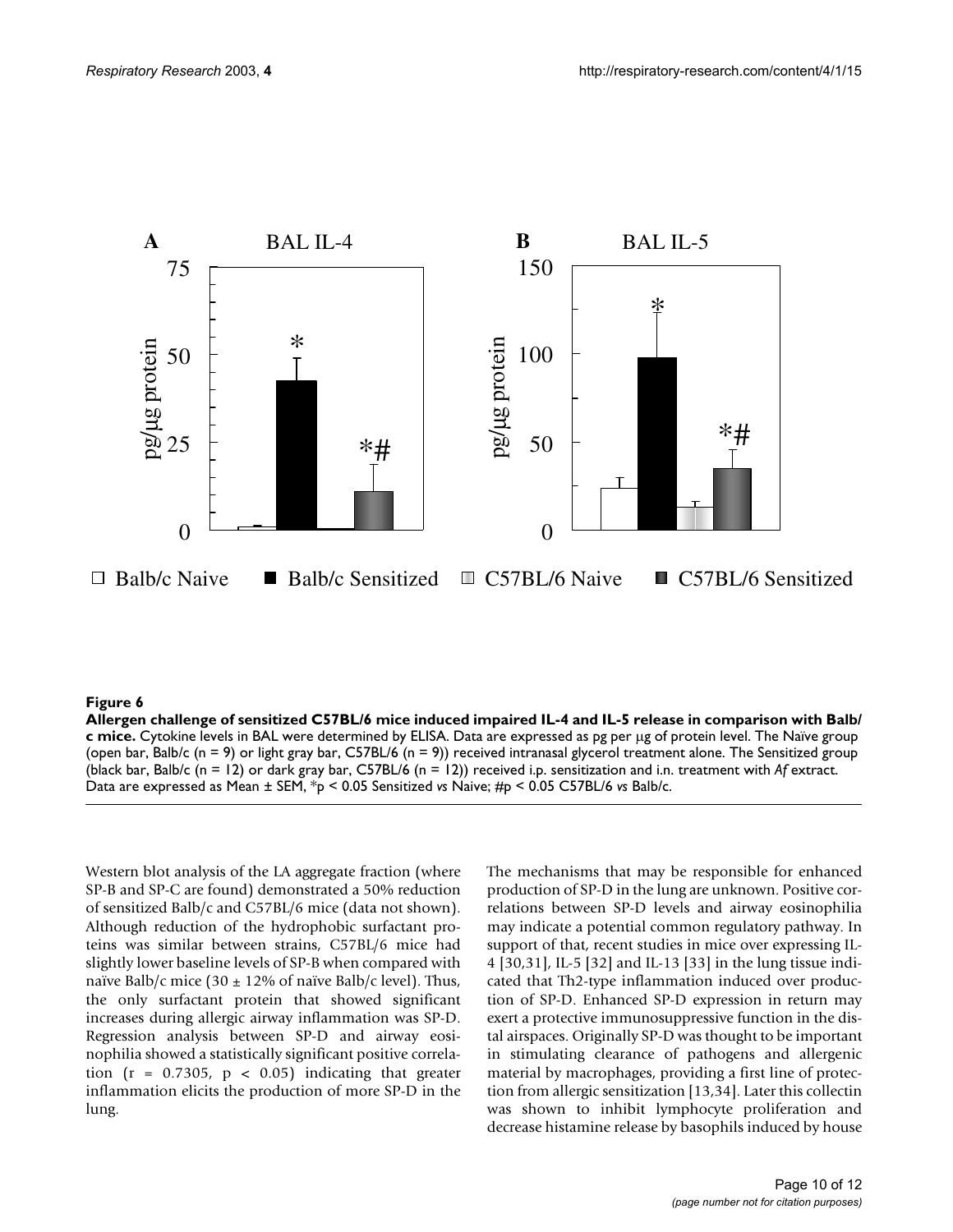dust mite and *Af* allergens [34]. In recent murine models of allergic bronchopulmonary aspergillosis (ABPA), SP-D treatment protected against mortality and inhibited the immunoglobulin, eosinophil and Th2 cytokines associated with this model of fungal infection [35,36].

#### *Th2 cytokine levels in the BAL fluid of C57BL/6 mice were inhibited in comparison with Balb/c mice following sensitization and challenge with* **Af**

Aside from processes such as maturation, recruitment and survival of eosinophilic granulocytes, that are ultimately reflected by the numbers of these cells observed in the lung tissue, the ability to release de novo synthesized and preformed proinflammatory mediators is also essential to mount an inflammatory response [11]. This effector function is dependent on optimal priming and activation of these cells by eosinophil active Th2-type cytokines including IL-3, IL-5, IL-9 and GM-CSF [37,38]. To that end, it is of interest that analyses of the murine IL-9 gene identified a genetic defect at the IL-9 locus in C57BL/6 mice [2]. To investigate the association of BAL SP-D levels with the cytokine profile induced by allergenic sensitization and challenges in Balb/c and C57BL/6 mice, we analyzed IFNγ, TNF-α, IL-4 and IL-5 protein expression in the BAL supernatant. Similarly to our earlier studies, sensitization and challenge with Af markedly enhanced IL-4 and IL-5. IFN-γ decreased by approximately 50% in both strains; from  $143 \pm 20$  to  $67 \pm 6$  pg/ng of total protein in Balb/c mice and from 79  $\pm$  10 to 36  $\pm$  5 pg/ng of total protein in C57BL/6 mice. As shown in Figure 6, IL-4 and IL-5 were increased in mice sensitized and challenged with Af in comparison with naïve controls both in the Balb/c and the C57BL/6 strains (p < 0.05). The increase in cytokine levels in the C57BL/6 mice however, was significantly attenuated following sensitization and challenge with Af in comparison with Balb/c mice suggesting local inhibition of release or synthesis of these cytokines. Thus, sensitization and challenge with Af markedly enhanced IL-4 and IL-5 but not IFN-γ both in the Balb/c and the C57BL/6 strains as also shown in our previous studies [12,16,17]. The increase in the Th2 cytokine levels in the C57BL/6 mice was however, significantly attenuated suggesting inhibition of release or reduced synthesis.

#### **Conclusions**

In conclusion, SP-D production was increased in response to allergic airway inflammation in mice sensitized and challenged with *Af*. This process may be genetically regulated and may serve a negative feedback that would inhibit further Th2 activation. We speculate that enhanced SP-D levels may be responsible for an impaired ability of C57BL/6 mice to develop allergen induced AHR.

#### **Authors' contributions**

ENA carried out the surfactant protein analysis and analyzed the data. MFB participated in the design of the study and contributed to the manuscript writing with comments. YT carried out the animal experiments. STS carried out the protein and phospholipids measurements. SJR performed the mRNA analysis. RAP participated in the writing of the manuscript. AH conceived of, designed and coordinated the study, and participated in its writing. All authors read and approved the final manuscript.

#### **Acknowledgements**

AH is a Parker B. Francis Research Fellow in Pulmonary Medicine

MFB: RO1 HL64520 & HL59867

#### **References**

- 1. Heinzmann A, Daser A: **[Mouse models for the genetic dissec](http://www.ncbi.nlm.nih.gov/entrez/query.fcgi?cmd=Retrieve&db=PubMed&dopt=Abstract&list_uids=10.1159/000053861)[tion of atopy](http://www.ncbi.nlm.nih.gov/entrez/query.fcgi?cmd=Retrieve&db=PubMed&dopt=Abstract&list_uids=10.1159/000053861)[.](http://www.ncbi.nlm.nih.gov/entrez/query.fcgi?cmd=Retrieve&db=PubMed&dopt=Abstract&list_uids=11979042)** *Int Arch Allergy Immunol* 2002, **127:**170-180.
- 2. Nicolaides NC, Holroyd KJ, Ewart SL, Eleff SM, Kiser MB, Dragwa CR, Sullivan CD, Grasso L, Zhang LY, Messler CJ, Zhou T, Kleeberger SR, Buetow KH, Levitt RC: **[Interleukin 9: a candidate gene for](http://www.ncbi.nlm.nih.gov/entrez/query.fcgi?cmd=Retrieve&db=PubMed&dopt=Abstract&list_uids=24282) [asthma](http://www.ncbi.nlm.nih.gov/entrez/query.fcgi?cmd=Retrieve&db=PubMed&dopt=Abstract&list_uids=24282)[.](http://www.ncbi.nlm.nih.gov/entrez/query.fcgi?cmd=Retrieve&db=PubMed&dopt=Abstract&list_uids=10.1073/pnas.94.24.13175)** *Proc Natl Acad Sci U S A* 1997, **94:**13175-13180.
- 3. Takeda K, Haczku A, Lee JJ, Irvin CG, Gelfand EW: **[Strain depend](http://www.ncbi.nlm.nih.gov/entrez/query.fcgi?cmd=Retrieve&db=PubMed&dopt=Abstract&list_uids=11435214)[ence of airway hyperresponsiveness reflects differences in](http://www.ncbi.nlm.nih.gov/entrez/query.fcgi?cmd=Retrieve&db=PubMed&dopt=Abstract&list_uids=11435214) [eosinophil localization in the lung.](http://www.ncbi.nlm.nih.gov/entrez/query.fcgi?cmd=Retrieve&db=PubMed&dopt=Abstract&list_uids=11435214)** *Am J Physiol Lung Cell Mol Physiol* 2001, **281:**L394-L402.
- Zhang Y, Lamm WJ, Albert RK, Chi EY, Henderson W.R.,Jr., Lewis DB: **[Influence of the route of allergen administration and](http://www.ncbi.nlm.nih.gov/entrez/query.fcgi?cmd=Retrieve&db=PubMed&dopt=Abstract&list_uids=9032210) [genetic background on the murine allergic pulmonary](http://www.ncbi.nlm.nih.gov/entrez/query.fcgi?cmd=Retrieve&db=PubMed&dopt=Abstract&list_uids=9032210) [response.](http://www.ncbi.nlm.nih.gov/entrez/query.fcgi?cmd=Retrieve&db=PubMed&dopt=Abstract&list_uids=9032210)** *Am J Respir Crit Care Med* 1997, **155:**661-669.
- 5. Broide DH: **[Molecular and cellular mechanisms of allergic](http://www.ncbi.nlm.nih.gov/entrez/query.fcgi?cmd=Retrieve&db=PubMed&dopt=Abstract&list_uids=10.1067/mai.2001.116436) [disease](http://www.ncbi.nlm.nih.gov/entrez/query.fcgi?cmd=Retrieve&db=PubMed&dopt=Abstract&list_uids=10.1067/mai.2001.116436)[.](http://www.ncbi.nlm.nih.gov/entrez/query.fcgi?cmd=Retrieve&db=PubMed&dopt=Abstract&list_uids=11498675)** *J Allergy Clin Immunol* 2001, **108:**S65-S71.
- 6. Corrigan CJ, Kay AB: **[T cells and eosinophils in the pathogene](http://www.ncbi.nlm.nih.gov/entrez/query.fcgi?cmd=Retrieve&db=PubMed&dopt=Abstract&list_uids=10.1016/0167-5699(92)90026-4)[sis of asthma](http://www.ncbi.nlm.nih.gov/entrez/query.fcgi?cmd=Retrieve&db=PubMed&dopt=Abstract&list_uids=10.1016/0167-5699(92)90026-4)[.](http://www.ncbi.nlm.nih.gov/entrez/query.fcgi?cmd=Retrieve&db=PubMed&dopt=Abstract&list_uids=1361126)** *Immunol Today* 1992, **13:**501-507.
- 7. De Sanctis GT, Itoh A, Green FH, Qin S, Kimura T, Grobholz JK, Martin TR, Maki T, Drazen JM: **[T-lymphocytes regulate genetically](http://www.ncbi.nlm.nih.gov/entrez/query.fcgi?cmd=Retrieve&db=PubMed&dopt=Abstract&list_uids=9095183) [determined airway hyperresponsiveness in mice.](http://www.ncbi.nlm.nih.gov/entrez/query.fcgi?cmd=Retrieve&db=PubMed&dopt=Abstract&list_uids=9095183)** *Nat Med* 1997, **3:**460-462.
- 8. Drazen JM, Arm JP, Austen KF: **[Sorting out the cytokines of](http://www.ncbi.nlm.nih.gov/entrez/query.fcgi?cmd=Retrieve&db=PubMed&dopt=Abstract&list_uids=8551212) [asthma.](http://www.ncbi.nlm.nih.gov/entrez/query.fcgi?cmd=Retrieve&db=PubMed&dopt=Abstract&list_uids=8551212)** *J Exp Med* 1996, **183:**1-5.
- 9. Holt PG, Macaubas C, Stumbles PA, Sly PD: **[The role of allergy in](http://www.ncbi.nlm.nih.gov/entrez/query.fcgi?cmd=Retrieve&db=PubMed&dopt=Abstract&list_uids=10.1038/35037009) [the development of asthma](http://www.ncbi.nlm.nih.gov/entrez/query.fcgi?cmd=Retrieve&db=PubMed&dopt=Abstract&list_uids=10.1038/35037009)[.](http://www.ncbi.nlm.nih.gov/entrez/query.fcgi?cmd=Retrieve&db=PubMed&dopt=Abstract&list_uids=10586890)** *Nature* 1999, **402:**B12-B17.
- 10. Wills-Karp M: **[Immunologic basis of antigen-induced airway](http://www.ncbi.nlm.nih.gov/entrez/query.fcgi?cmd=Retrieve&db=PubMed&dopt=Abstract&list_uids=10.1146/annurev.immunol.17.1.255) [hyperresponsiveness](http://www.ncbi.nlm.nih.gov/entrez/query.fcgi?cmd=Retrieve&db=PubMed&dopt=Abstract&list_uids=10.1146/annurev.immunol.17.1.255)[.](http://www.ncbi.nlm.nih.gov/entrez/query.fcgi?cmd=Retrieve&db=PubMed&dopt=Abstract&list_uids=10358759)** *Annu Rev Immunol* 1999, **17:**255-281.
- 11. Hamid Q, Tulic' MK, Liu MC, Moqbel R: **[Inflammatory cells in](http://www.ncbi.nlm.nih.gov/entrez/query.fcgi?cmd=Retrieve&db=PubMed&dopt=Abstract&list_uids=10.1067/mai.2003.22) [asthma: mechanisms and implications for therapy](http://www.ncbi.nlm.nih.gov/entrez/query.fcgi?cmd=Retrieve&db=PubMed&dopt=Abstract&list_uids=10.1067/mai.2003.22)[.](http://www.ncbi.nlm.nih.gov/entrez/query.fcgi?cmd=Retrieve&db=PubMed&dopt=Abstract&list_uids=12532083)** *J Allergy Clin Immunol* 2003, **111:**S5-S12.
- 12. Haczku A, Atochina EN, Tomer Y, Chen H, Scanlon ST, Russo S, Xu J, Panettieri R.A.,Jr., Beers MF: **[Aspergillus fumigatus-induced](http://www.ncbi.nlm.nih.gov/entrez/query.fcgi?cmd=Retrieve&db=PubMed&dopt=Abstract&list_uids=11472974) [allergic airway inflammation alters surfactant homeostasis](http://www.ncbi.nlm.nih.gov/entrez/query.fcgi?cmd=Retrieve&db=PubMed&dopt=Abstract&list_uids=11472974) [and lung function in BALB/c mice.](http://www.ncbi.nlm.nih.gov/entrez/query.fcgi?cmd=Retrieve&db=PubMed&dopt=Abstract&list_uids=11472974)** *Am J Respir Cell Mol Biol* 2001, **25:**45-50.
- 13. Crouch E, Wright JR: **[Surfactant proteins a and d and pulmo](http://www.ncbi.nlm.nih.gov/entrez/query.fcgi?cmd=Retrieve&db=PubMed&dopt=Abstract&list_uids=10.1146/annurev.physiol.63.1.521)[nary host defense](http://www.ncbi.nlm.nih.gov/entrez/query.fcgi?cmd=Retrieve&db=PubMed&dopt=Abstract&list_uids=10.1146/annurev.physiol.63.1.521)[.](http://www.ncbi.nlm.nih.gov/entrez/query.fcgi?cmd=Retrieve&db=PubMed&dopt=Abstract&list_uids=11181966)** *Annu Rev Physiol* 2001, **63:**521-554.
- McLane MP, Haczku A, van de Rijn M., Weiss C, Ferrante V, MacDonald D, Renauld JC, Nicolaides NC, Holroyd KJ, Levitt RC: **[Inter](http://www.ncbi.nlm.nih.gov/entrez/query.fcgi?cmd=Retrieve&db=PubMed&dopt=Abstract&list_uids=9806735)[leukin-9 promotes allergen-induced eosinophilic](http://www.ncbi.nlm.nih.gov/entrez/query.fcgi?cmd=Retrieve&db=PubMed&dopt=Abstract&list_uids=9806735) inflammation and airway hyperresponsiveness in transgenic [mice.](http://www.ncbi.nlm.nih.gov/entrez/query.fcgi?cmd=Retrieve&db=PubMed&dopt=Abstract&list_uids=9806735)** *Am J Respir Cell Mol Biol* 1998, **19:**713-720.
- 15. Mehlhop PD, van de Rijn M., Goldberg AB, Brewer JP, Kurup VP, Martin TR, Oettgen HC: **[Allergen-induced bronchial hyperreactiv](http://www.ncbi.nlm.nih.gov/entrez/query.fcgi?cmd=Retrieve&db=PubMed&dopt=Abstract&list_uids=19793)[ity and eosinophilic inflammation occur in the absence of IgE](http://www.ncbi.nlm.nih.gov/entrez/query.fcgi?cmd=Retrieve&db=PubMed&dopt=Abstract&list_uids=19793) [in a mouse model of asthma](http://www.ncbi.nlm.nih.gov/entrez/query.fcgi?cmd=Retrieve&db=PubMed&dopt=Abstract&list_uids=19793)[.](http://www.ncbi.nlm.nih.gov/entrez/query.fcgi?cmd=Retrieve&db=PubMed&dopt=Abstract&list_uids=10.1073/pnas.94.4.1344)** *Proc Natl Acad Sci U S A* 1997, **94:**1344-1349.
- 16. Haczku A, Takeda K, Hamelmann E, Loader J, Joetham A, Redai I, Irvin CG, Lee JJ, Kikutani H, Conrad D, Gelfand EW: **[CD23 exhibits neg](http://www.ncbi.nlm.nih.gov/entrez/query.fcgi?cmd=Retrieve&db=PubMed&dopt=Abstract&list_uids=10712348)[ative regulatory effects on allergic sensitization and airway](http://www.ncbi.nlm.nih.gov/entrez/query.fcgi?cmd=Retrieve&db=PubMed&dopt=Abstract&list_uids=10712348) [hyperresponsiveness.](http://www.ncbi.nlm.nih.gov/entrez/query.fcgi?cmd=Retrieve&db=PubMed&dopt=Abstract&list_uids=10712348)** *Am J Respir Crit Care Med* 2000, **161:**952-960.
- 17. Haczku A, Atochina EN, Tomer Y, Cao Y, Campbell C, Scanlon ST, Russo SJ, Enhorning G, Beers MF: **[The late asthmatic response is](http://www.ncbi.nlm.nih.gov/entrez/query.fcgi?cmd=Retrieve&db=PubMed&dopt=Abstract&list_uids=12225952)**